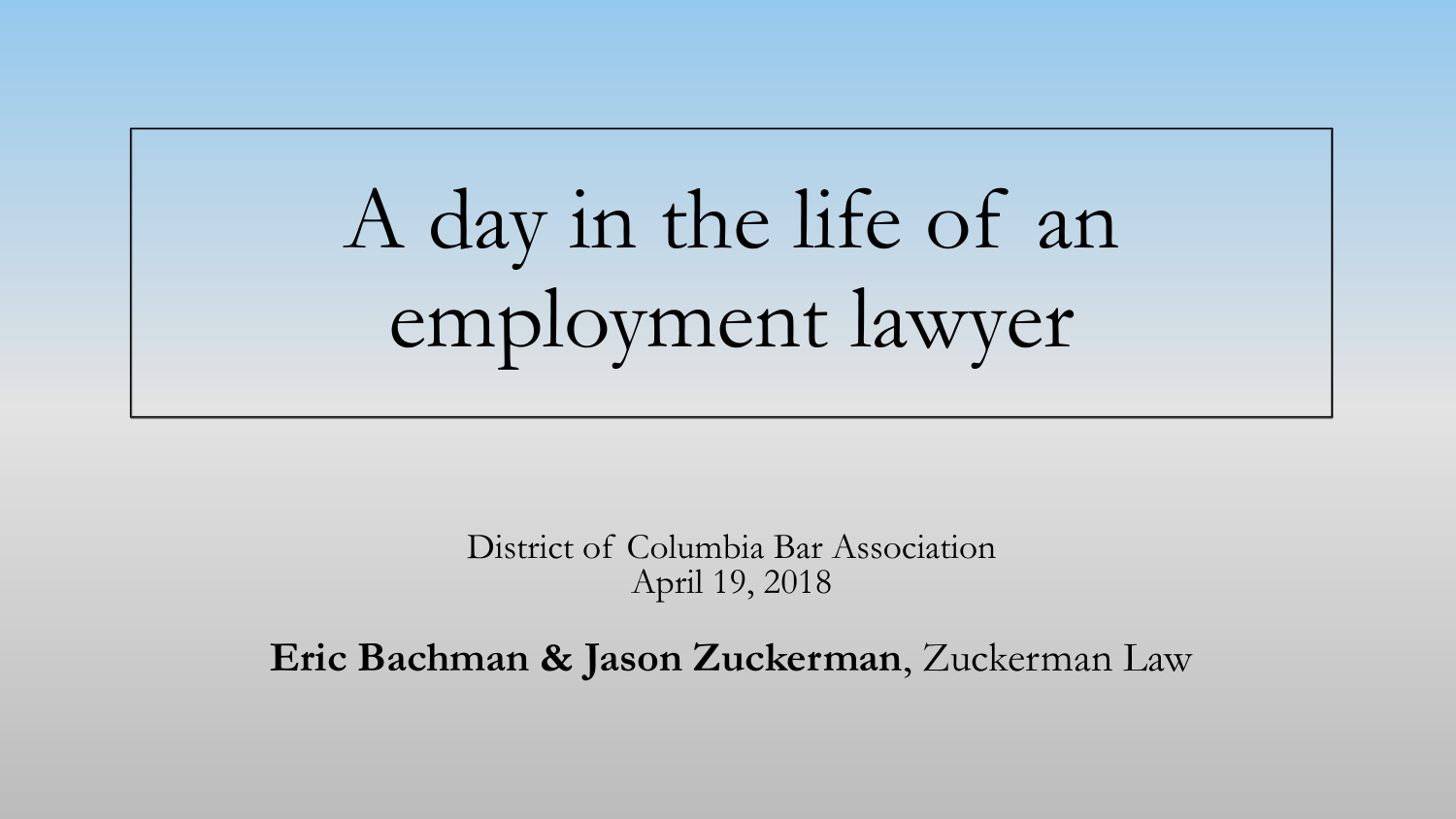## Roadmap

- Different types of employment law practice areas
- Law practice management: the nuts and bolts of running a firm
- Marketing
- Intake do's and don'ts
- Risk mitigation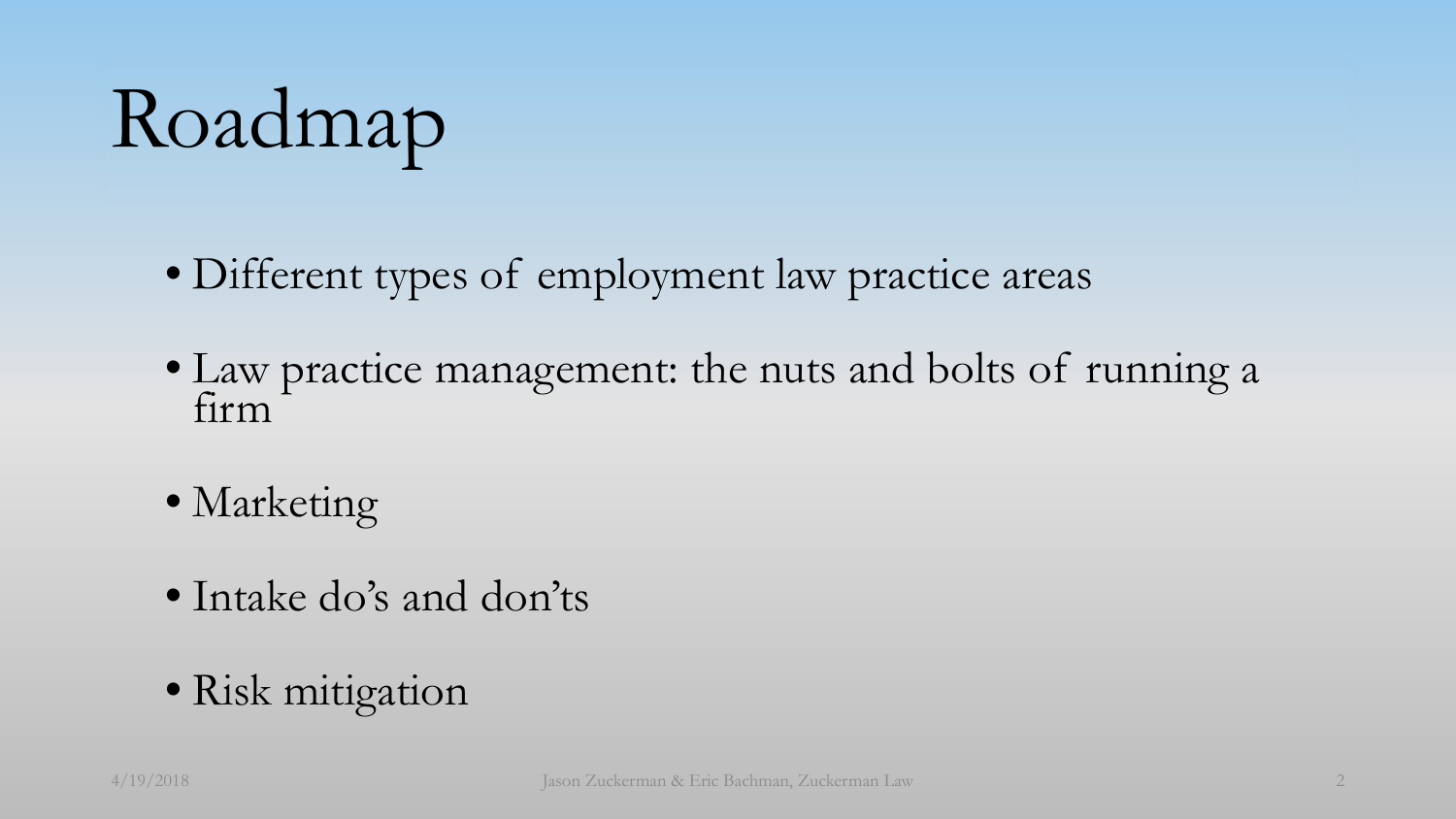### Employment law practice areas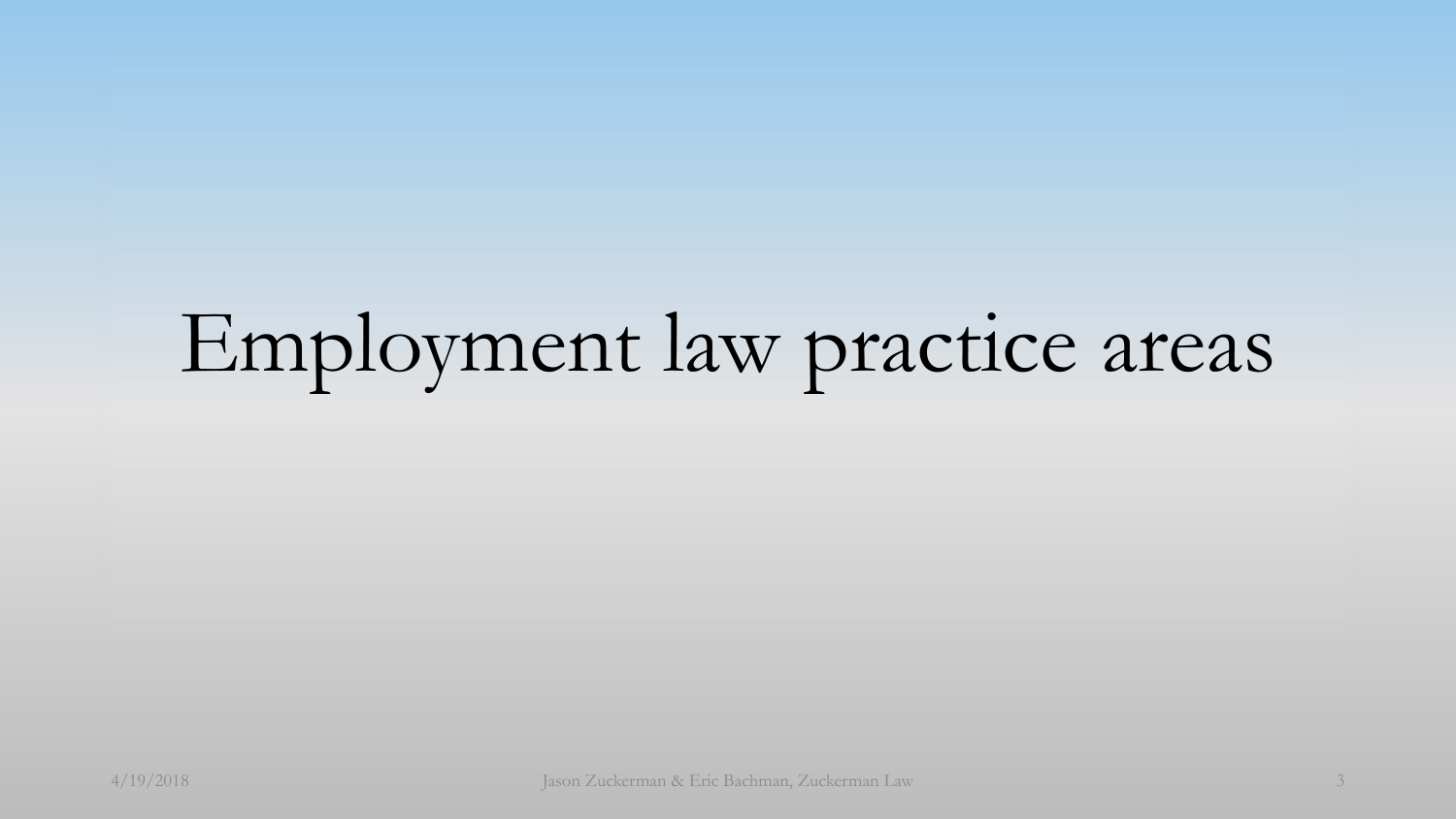### Different employment law practice areas

- Represent plaintiff, defendant, or combination
- Litigation versus counseling/negotiating
- Discrimination, sex harassment, leave (FMLA/ADA) whistleblower retaliation, severance and employment agreements, wage payment, non-competes, NDAs, whistleblower rewards, etc.
- Specialization and the advantage of focusing on particular types of claims
- Class action work
- Complex maze of federal and state remedies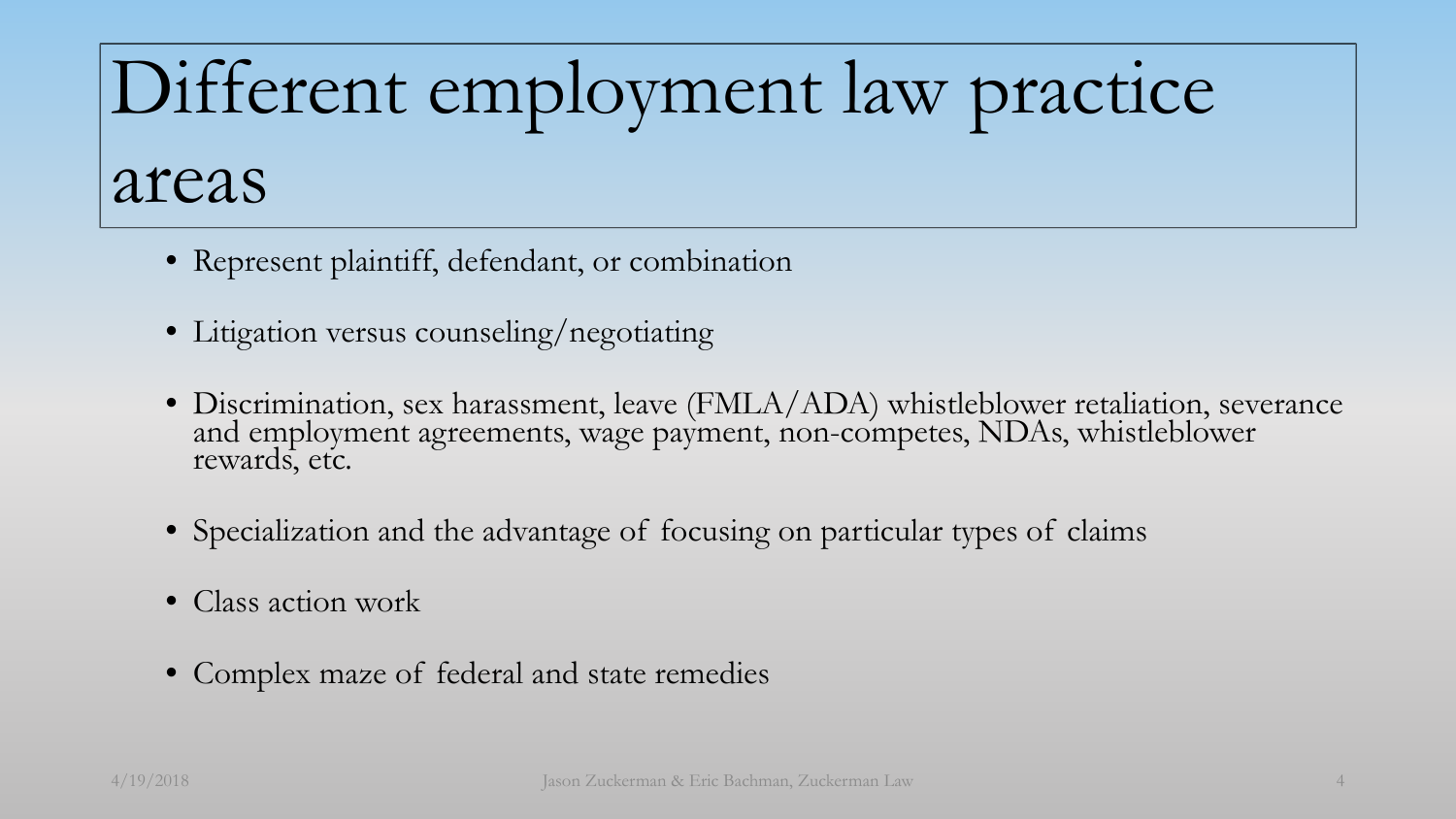## Law practice management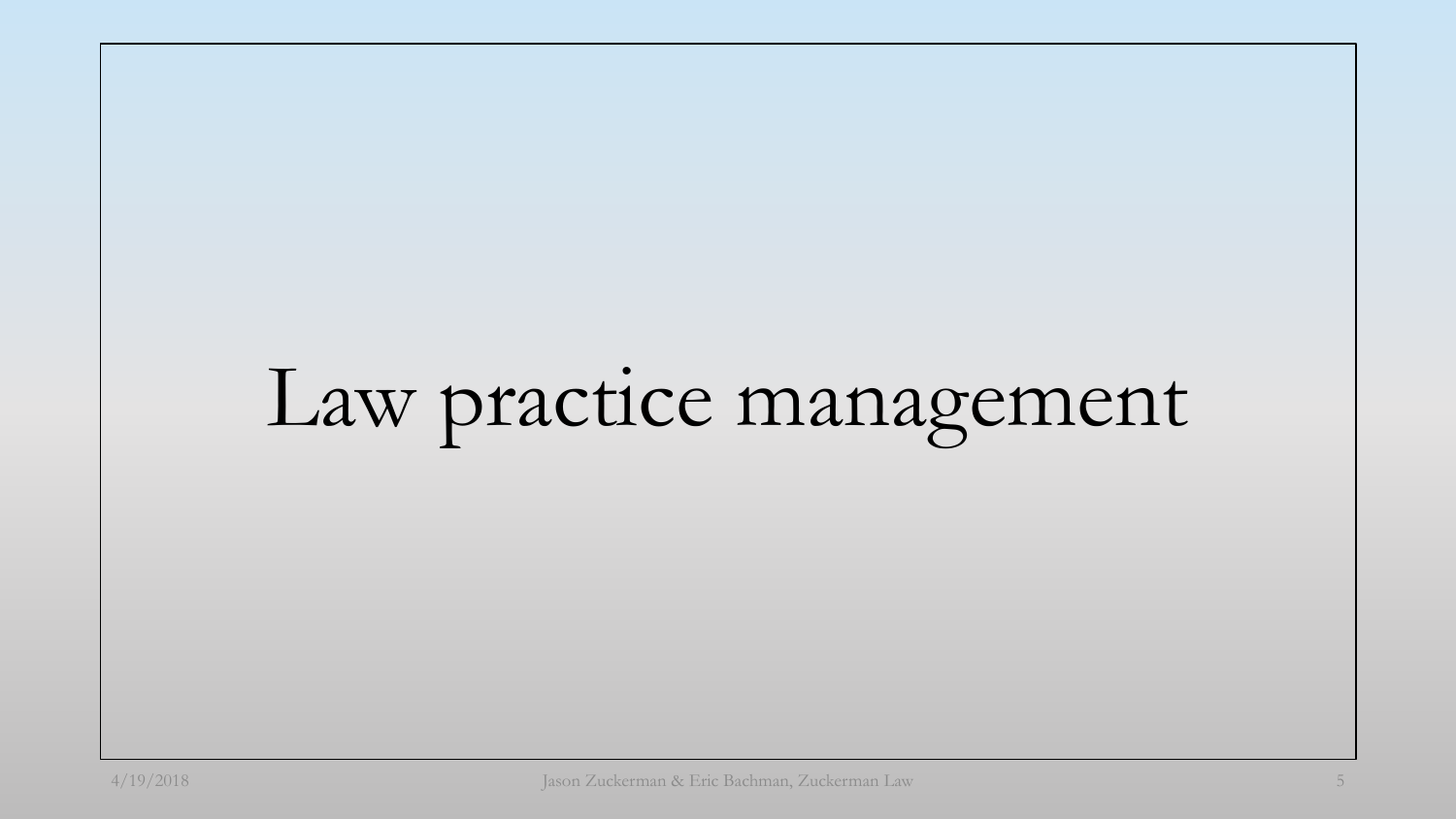## Law practice management

- Basic technological necessities
	- Case management/billing software (CLIO, etc.)
	- Multiple data back up systems
	- Secure email, e.g., two-factor authentication
	- Scanner
	- Website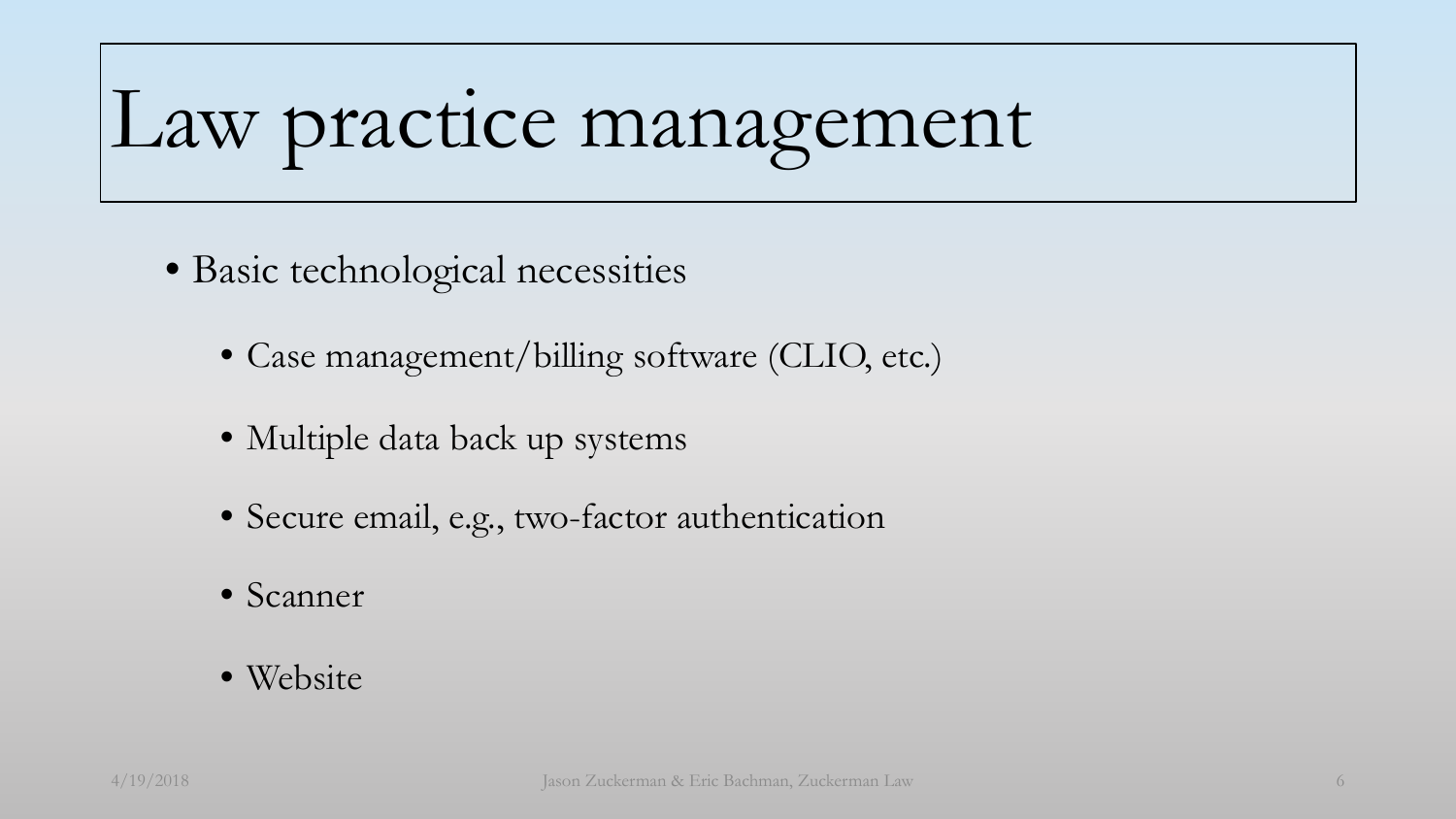## Law practice management, cont'd

#### •Economics of running a firm

- •Overhead (office, salaries, marketing, etc.)
- Types of fee arrangements (hourly, contingency, hybrid)
- Right volume of cases
- Handling the peaks and valleys
- Financing cases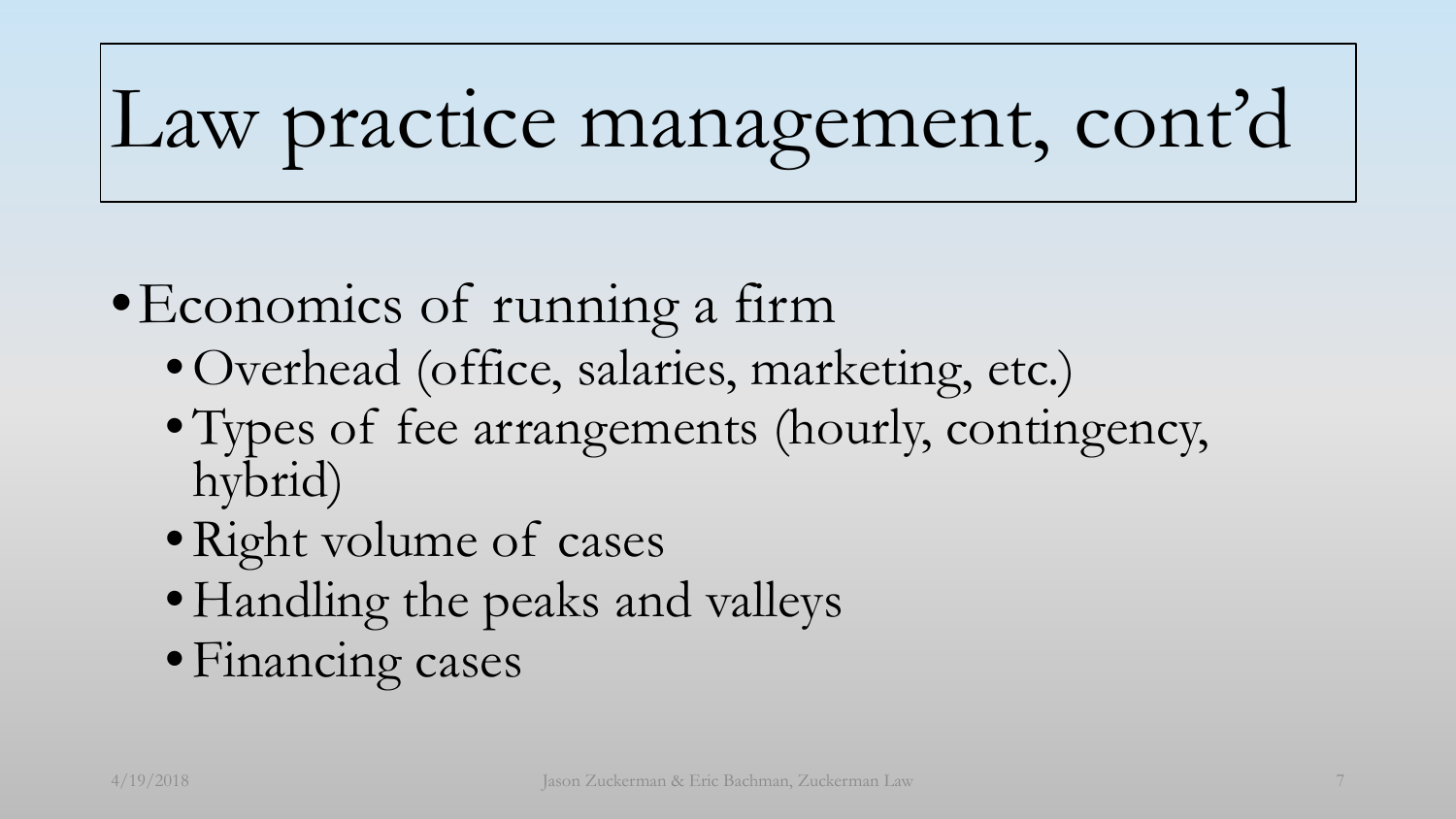## Law practice management, cont'd

#### • Representation agreements

- Hourly, contingency, hybrid
- Limiting scope of representation, e.g., different phases of the process
- Require a retainer for litigation costs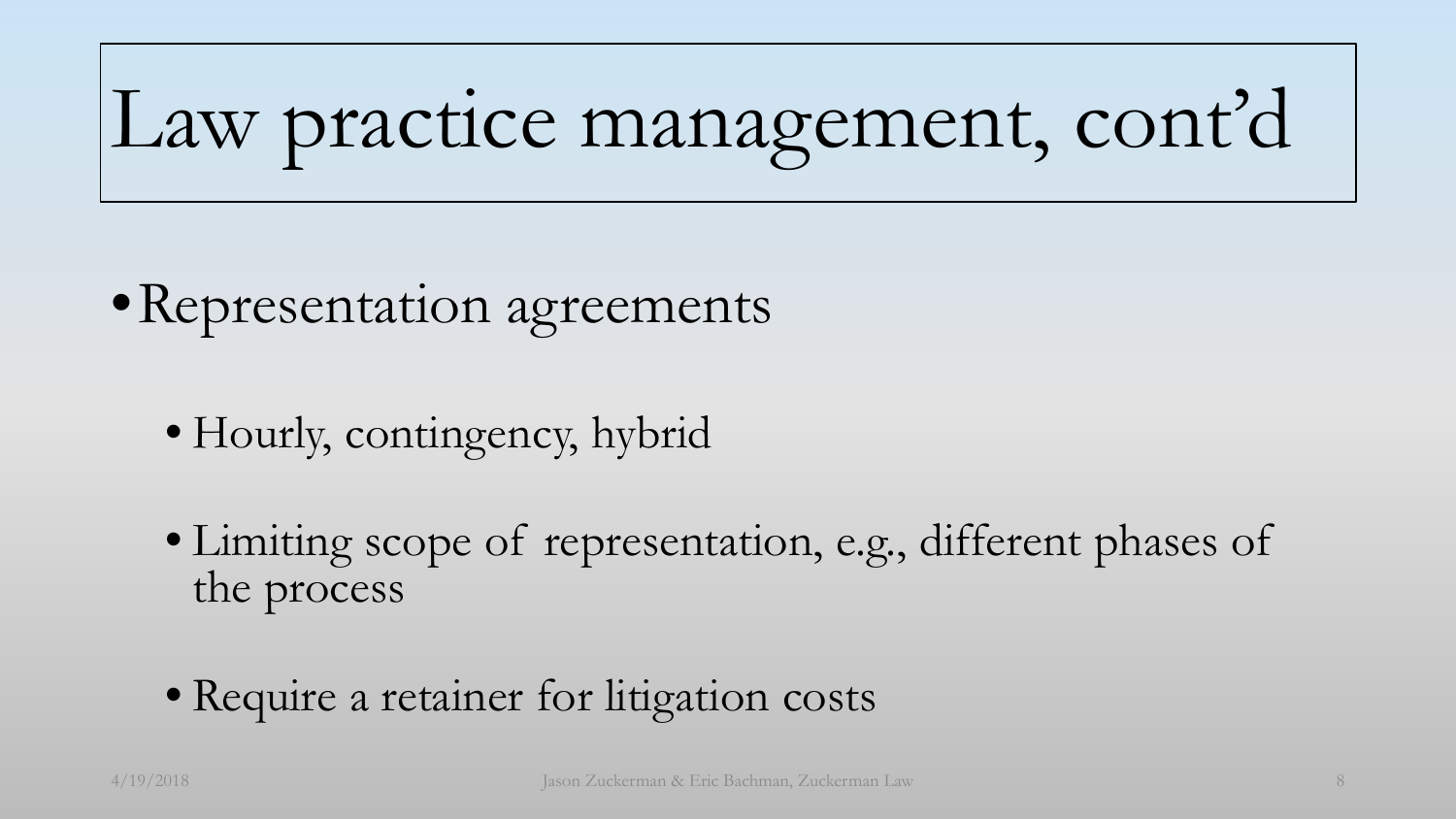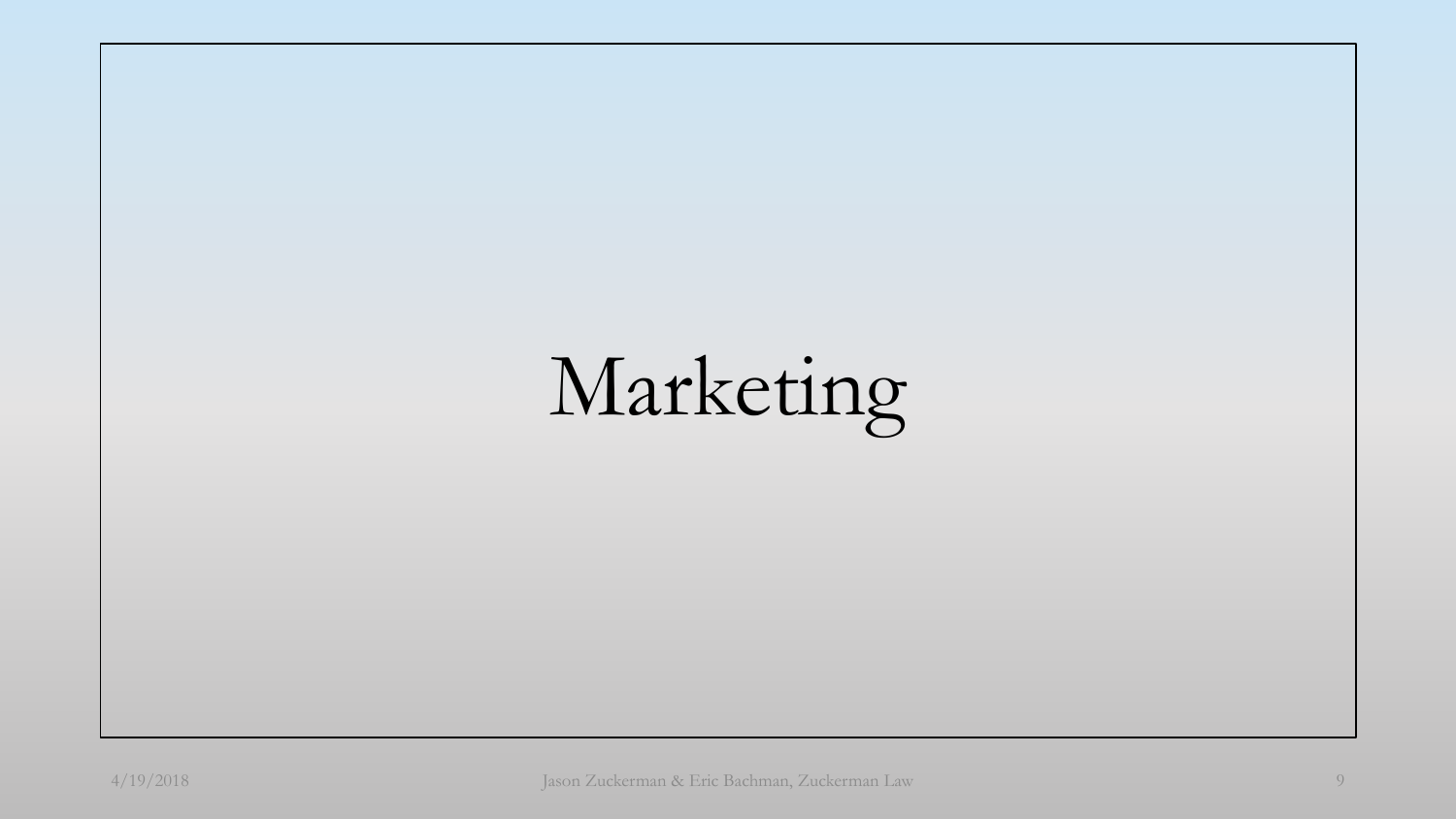## Marketing 101

- Website (SEO, content marketing, AMP, faqs, videos, etc.)
	- <https://www.zuckermanlaw.com/external-videos/frequently-asked-questions-discrimination-retaliation/>
	- Discrimination faqs <https://www.zuckermanlaw.com/top-rated-discrimination-lawyers-washington-dc-maryland-virginia/>
- Blogging and social media
	- [https://www.glassceilingdiscriminationlawyer.com](https://www.glassceilingdiscriminationlawyer.com/)
	- <https://www.zuckermanlaw.com/whistleblower-protection-law-blog/>
- Speaking engagements, bar associations, & networking events
- Eguides/ebooks
	- **[Shattering the Glass Ceiling: Tips for Combatting Promotion Discrimination](https://www.zuckermanlaw.com/wp-content/uploads/2018/02/Shattering-the-Glass-Ceiling-ebook-Feb-2018.pdf)**
	- [The Whistleblower Protection Act: Empowering Federal Employees to Root Out Waste, Fraud and Abuse](https://www.zuckermanlaw.com/wp-content/uploads/Guide-to-Whisteblower-Protection-Act.pdf)
- Media
- Paid advertising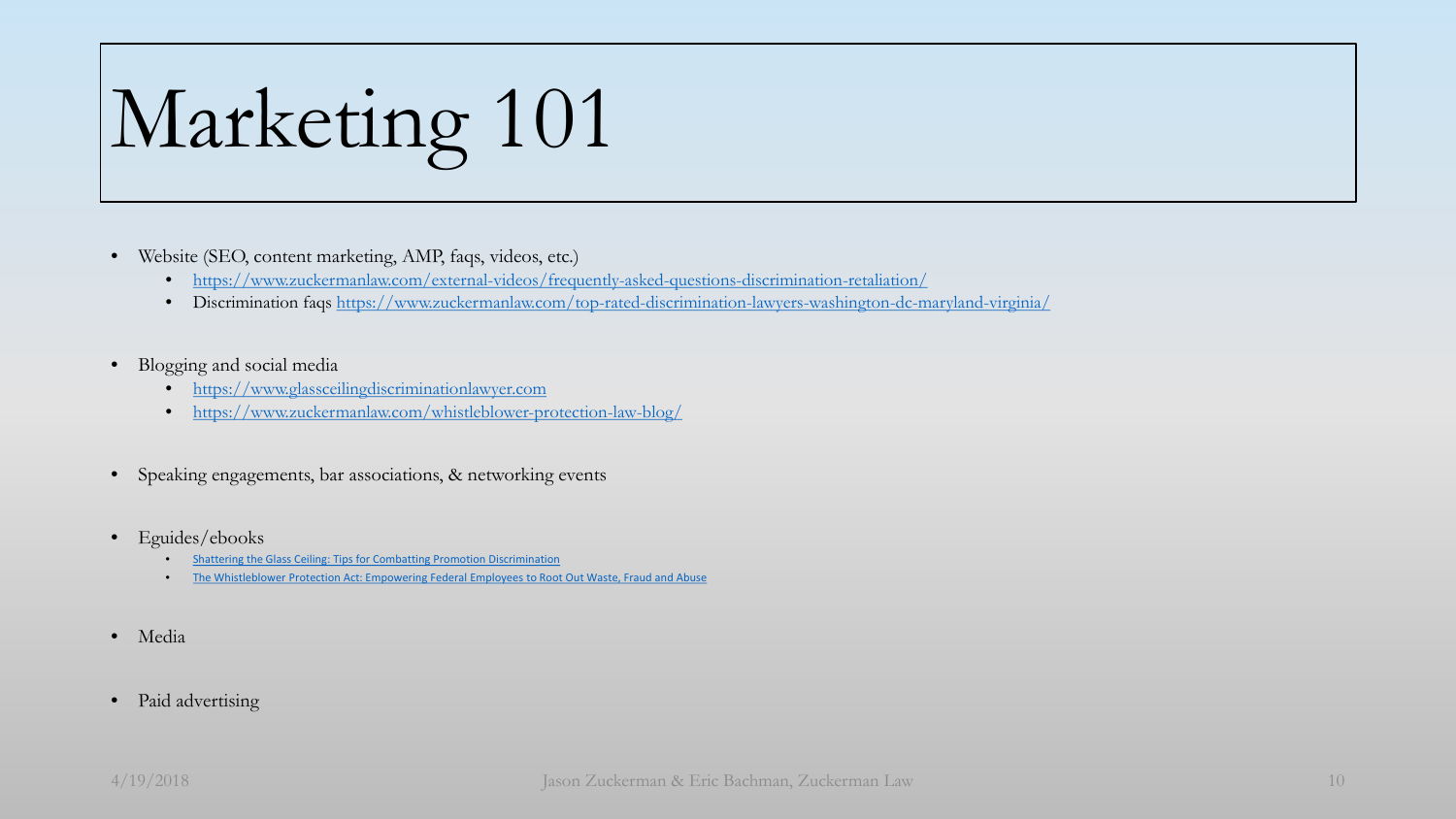#### Case intake – the basics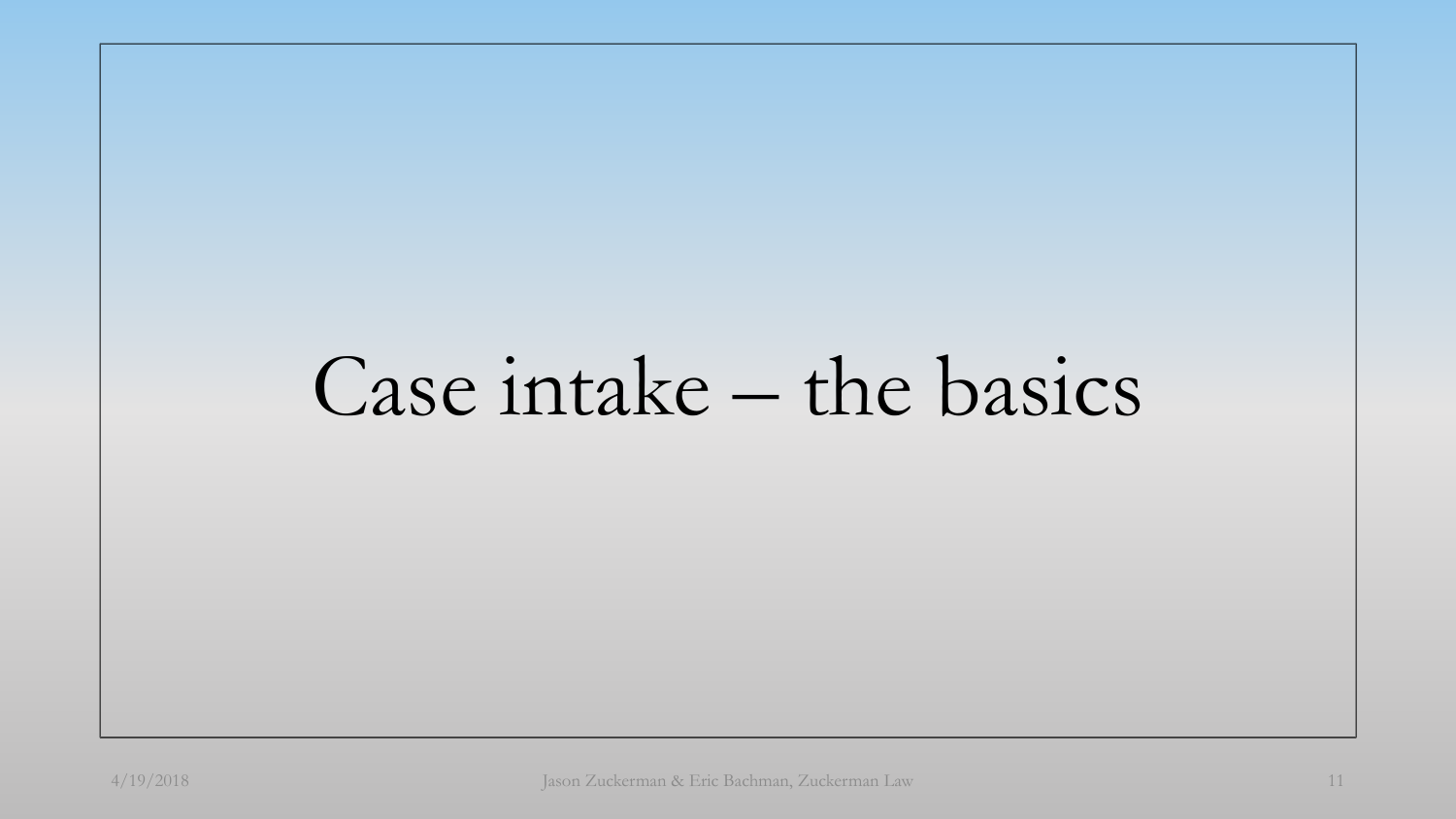#### Intake do's and don'ts

- •Intake is lifeblood of the firm
- Understand the potential client's mindset/show empathy
- •First impression of firm is important
- •Talking about initial call, not paid consultation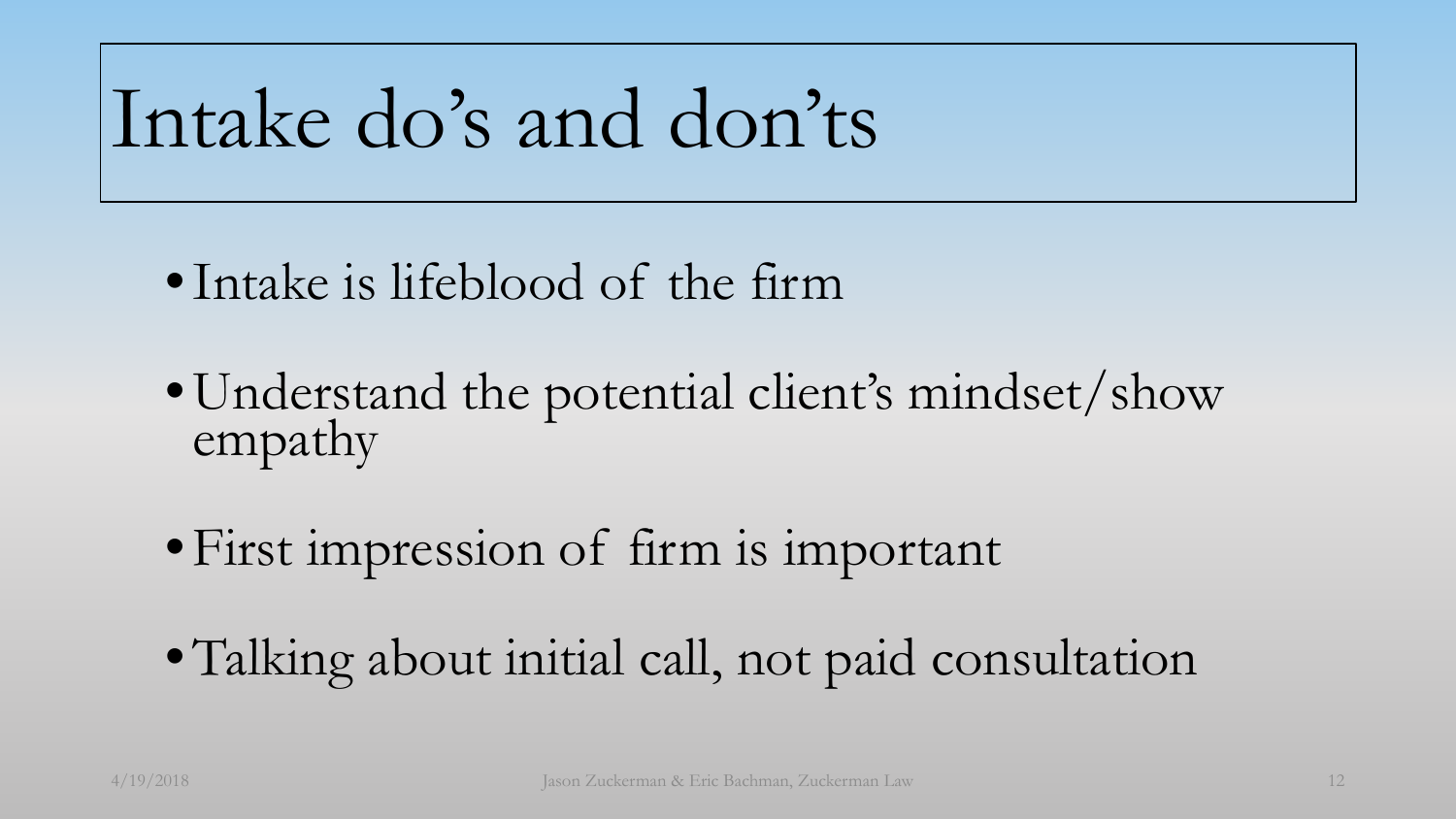### Intake do's and don'ts, cont'd

DO:

- Have a standard intake form
- Respond to call or email ASAP
- Give short roadmap of what call will cover
- Get necessary information, but also listen carefully
- Make prompt decision to decline or perform investigation
- Get enough information to see if follow up is warranted
- Create an informal referral network with other law firms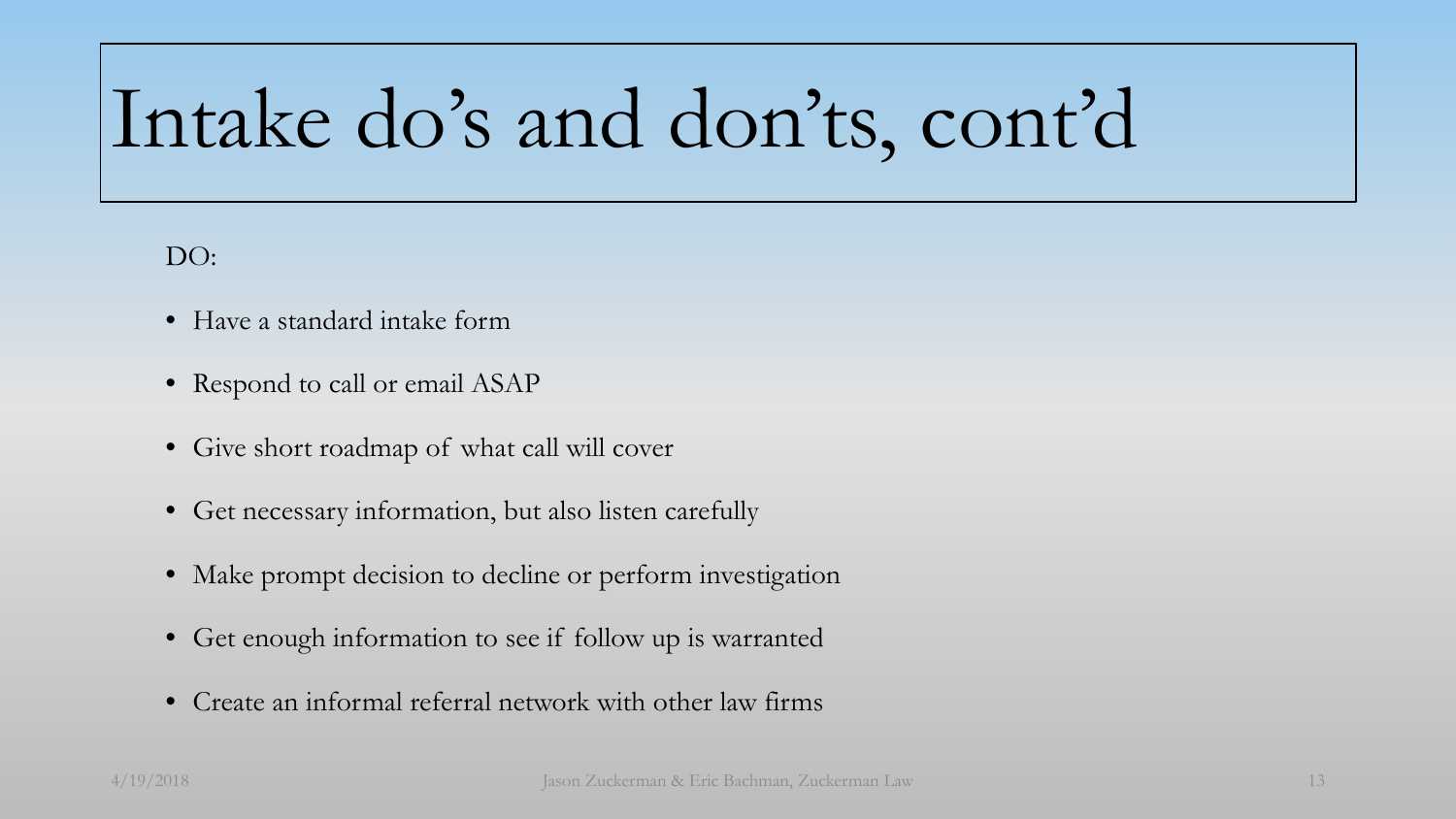#### Intake do's and don'ts, cont'd

#### DON'T':

- Be rude or unprofessional
- Give legal advice prior to entering into an attorney-client relationship
- Overpromise
- Spend too long on *initial* call (considering a case for litigation will likely entail lengthy interviews of the prospective client)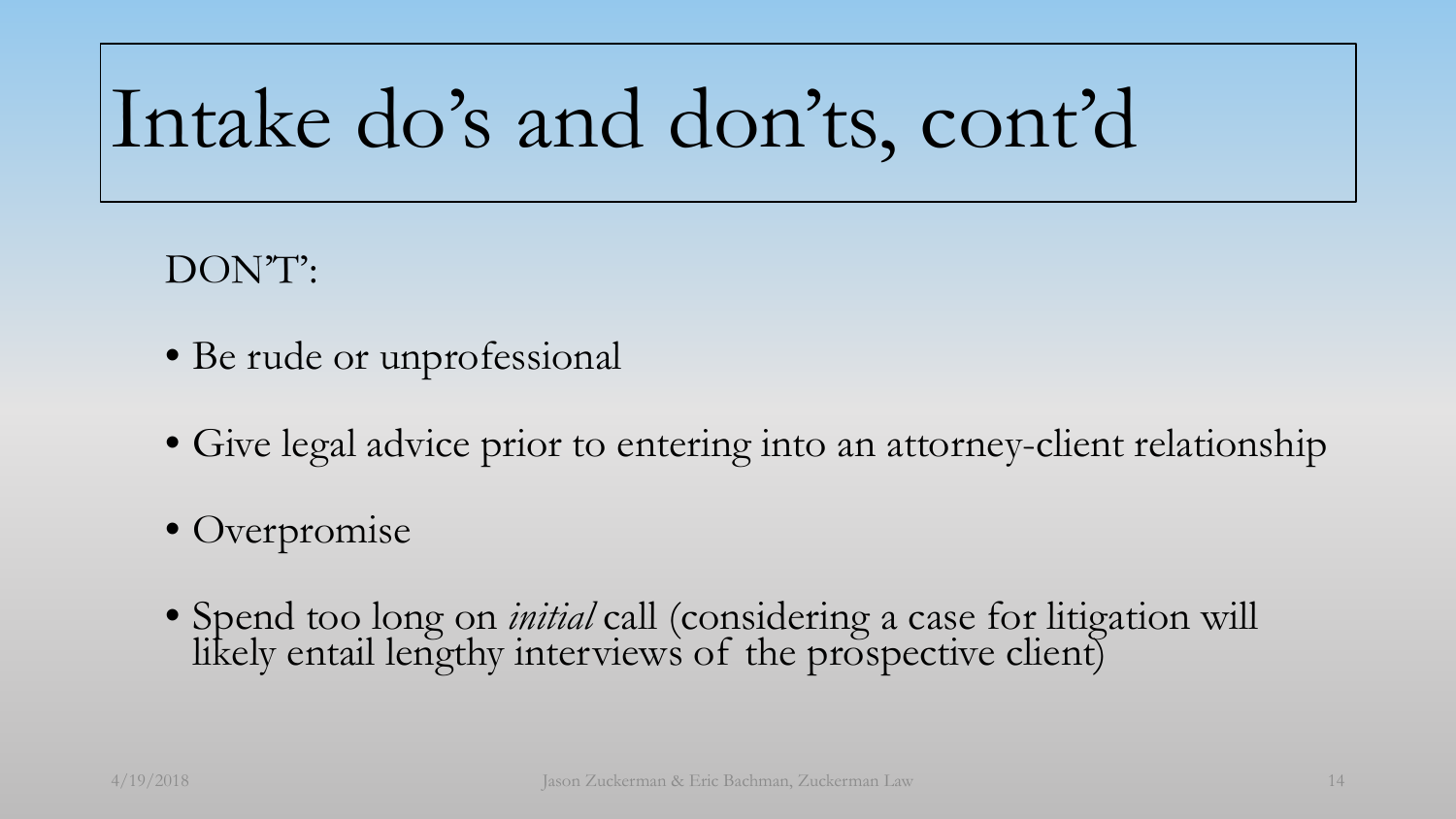## Risk mitigation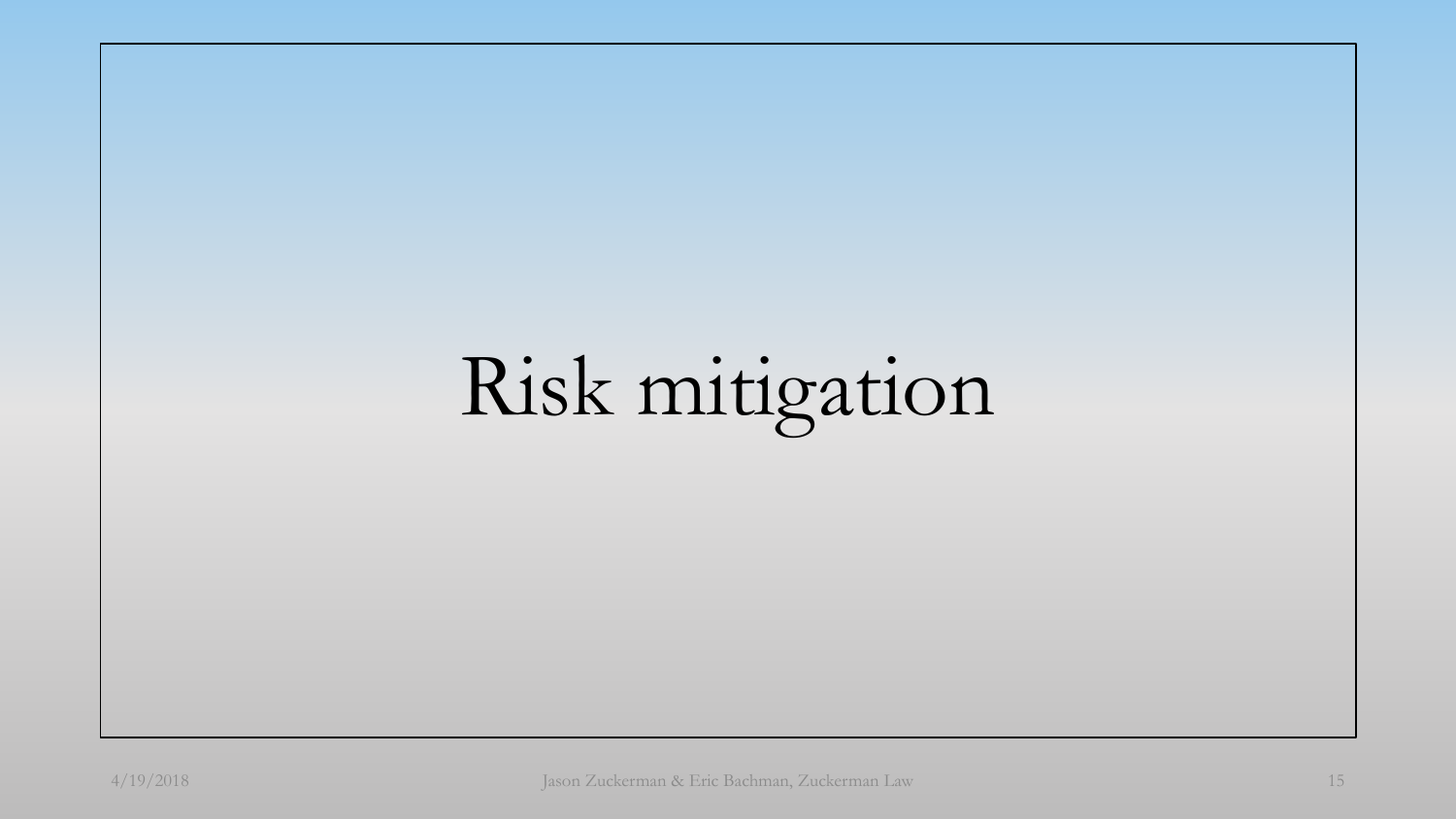## Risk mitigation

- Malpractice insurance
- Calendaring deadlines and statutes of limitations
- Spotting ethics issues and promptly seeking and documenting advice
- Screening cases, e.g., asking in intake form about issues that opposing counsel will likely uncover
- IOLTA accounting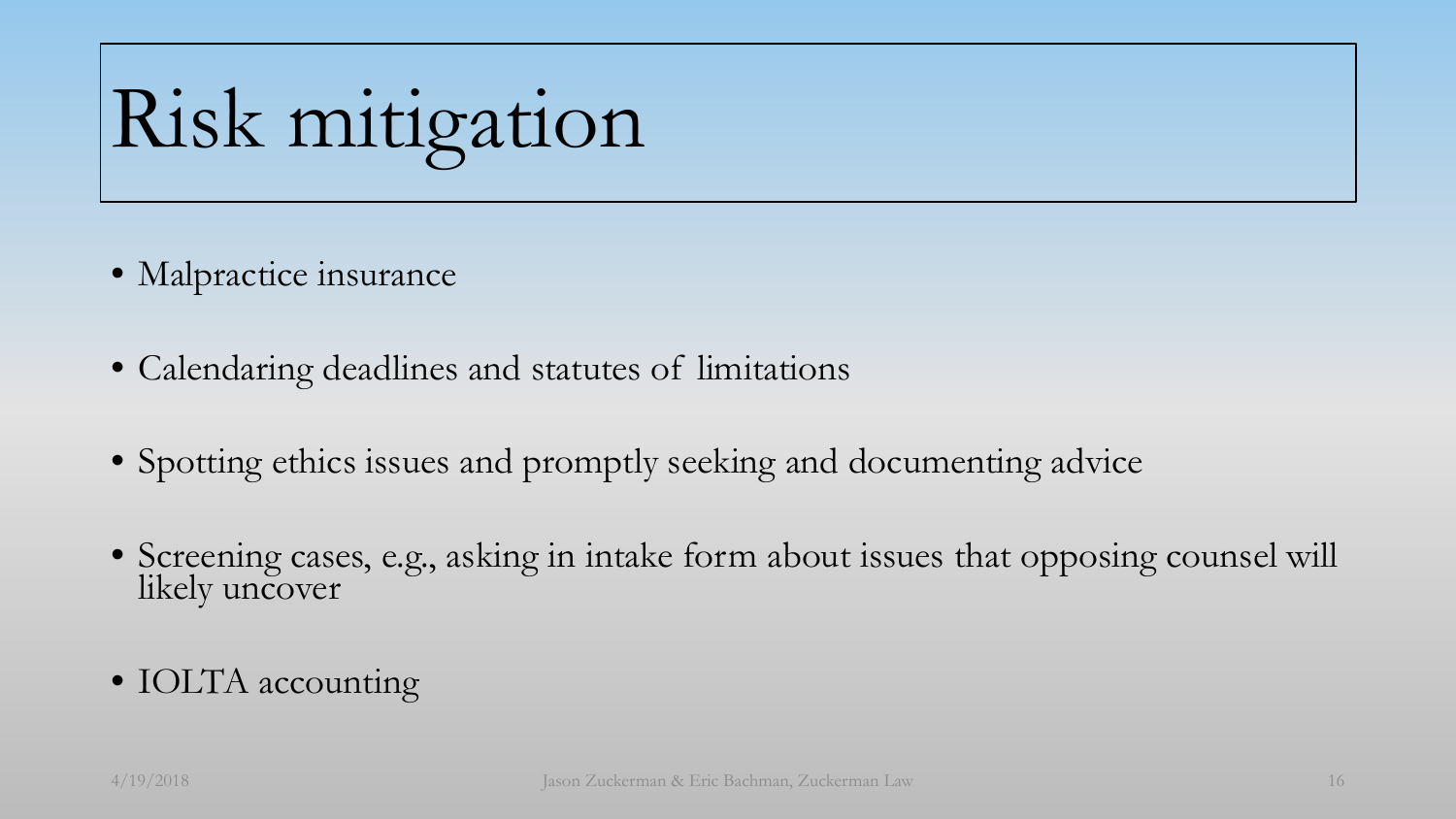## Helpful resources

- National Employment Lawyers Association (NELA) [\(www.nela.org\)](http://www.nela.org/)
- DC Bar Practice Management Advisory Service (https://www.dcbar.org/bar-resources/practice- management-advisory-service/)
- American Bar Association Section of Labor and Employment [\(https://www.americanbar.org/groups/labor\\_law.html](https://www.americanbar.org/groups/labor_law.html))